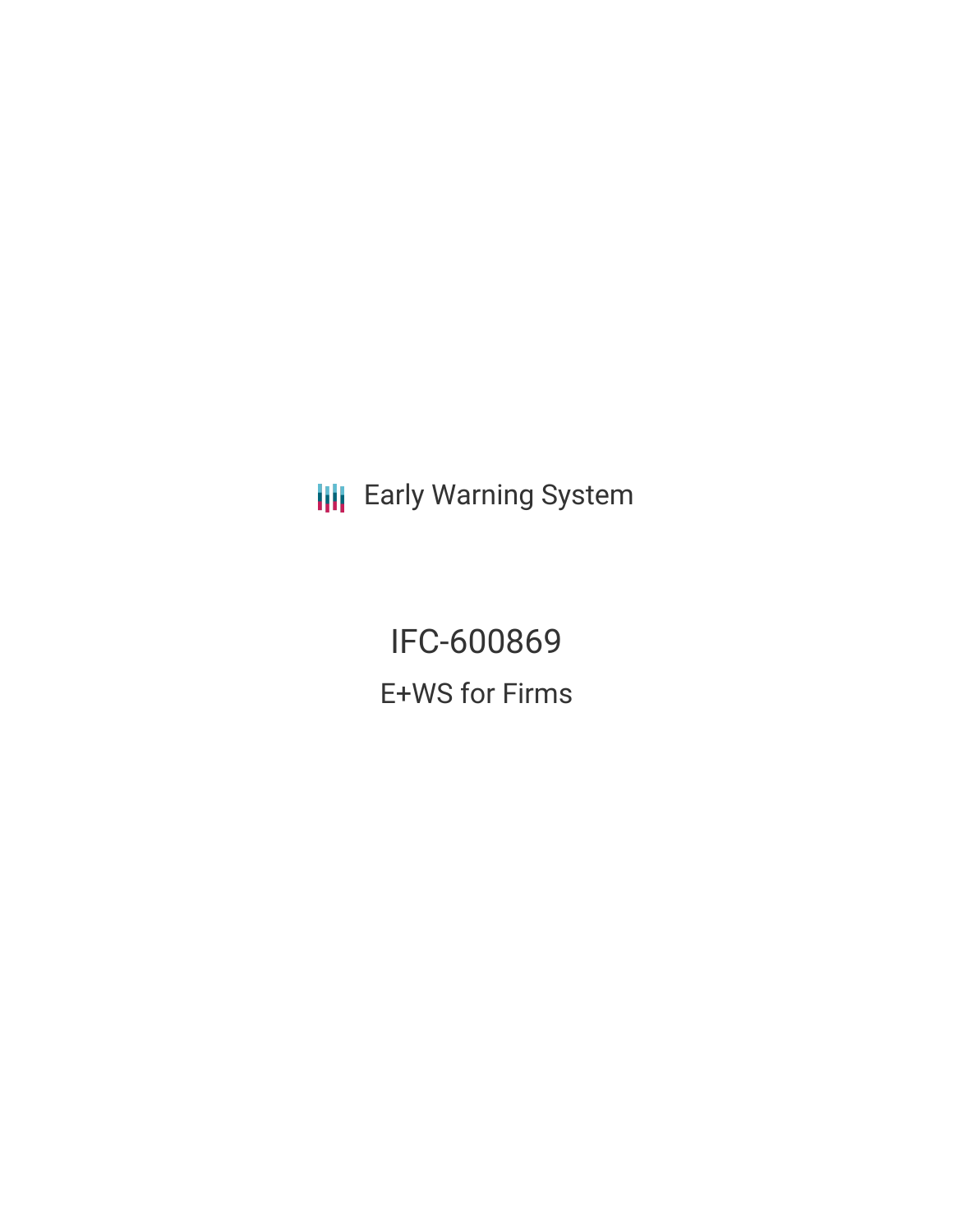# **Quick Facts**

| <b>Countries</b>               | India                                   |
|--------------------------------|-----------------------------------------|
| <b>Financial Institutions</b>  | International Finance Corporation (IFC) |
| <b>Status</b>                  | Active                                  |
| <b>Bank Risk Rating</b>        | U                                       |
| <b>Voting Date</b>             | 2017-02-07                              |
| <b>Sectors</b>                 | Construction                            |
| <b>Investment Type(s)</b>      | <b>Advisory Services</b>                |
| <b>Investment Amount (USD)</b> | $$3.10$ million                         |
|                                |                                         |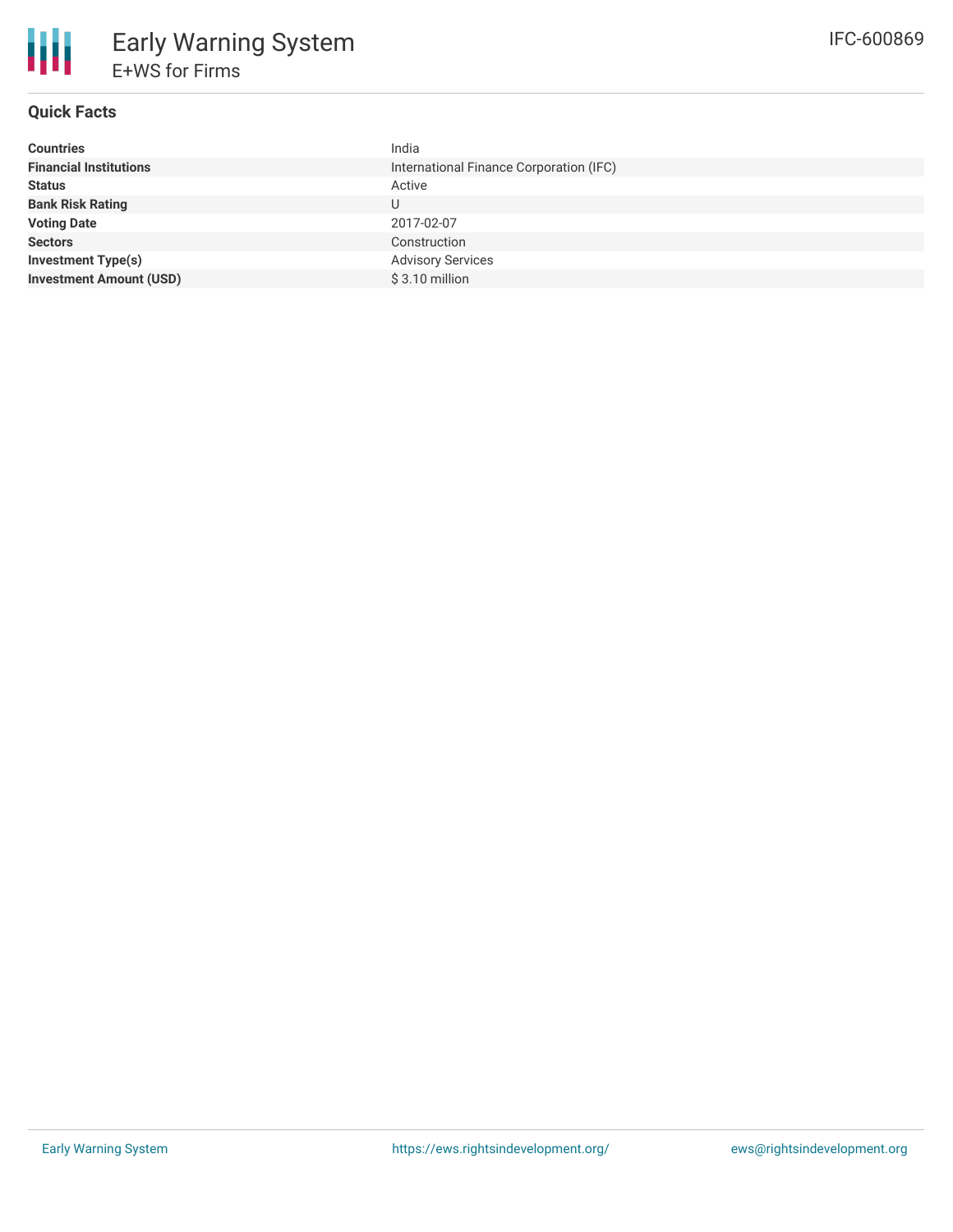

# **Project Description**

The project would undertake advisory interventions in the construction materials sector like cement manufacturing, concrete, aluminum. These interventions would be related to energy efficiency, use of renewables, establishing voluntary peer reviewed green rating systems, skills development and gender development. Interventions are expected to enhance operational efficiency, reduce energy consumption in manufacturing process, enhance the uptake of alternate / green material and enhance skills of employees. The investments catalyzed as a result of the project outcomes would be climate friendly, lead to GHG mitigation.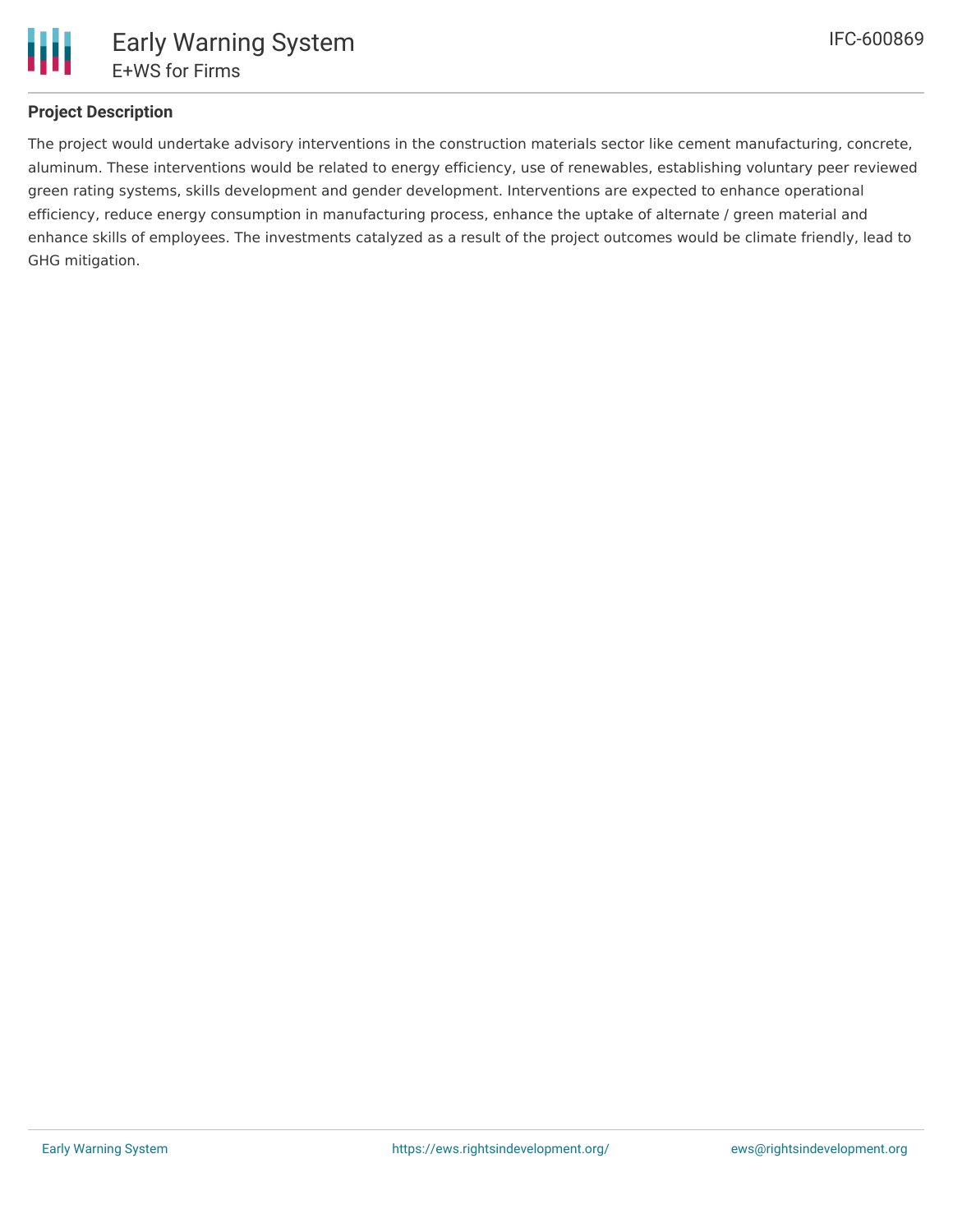### **Investment Description**

• International Finance Corporation (IFC)